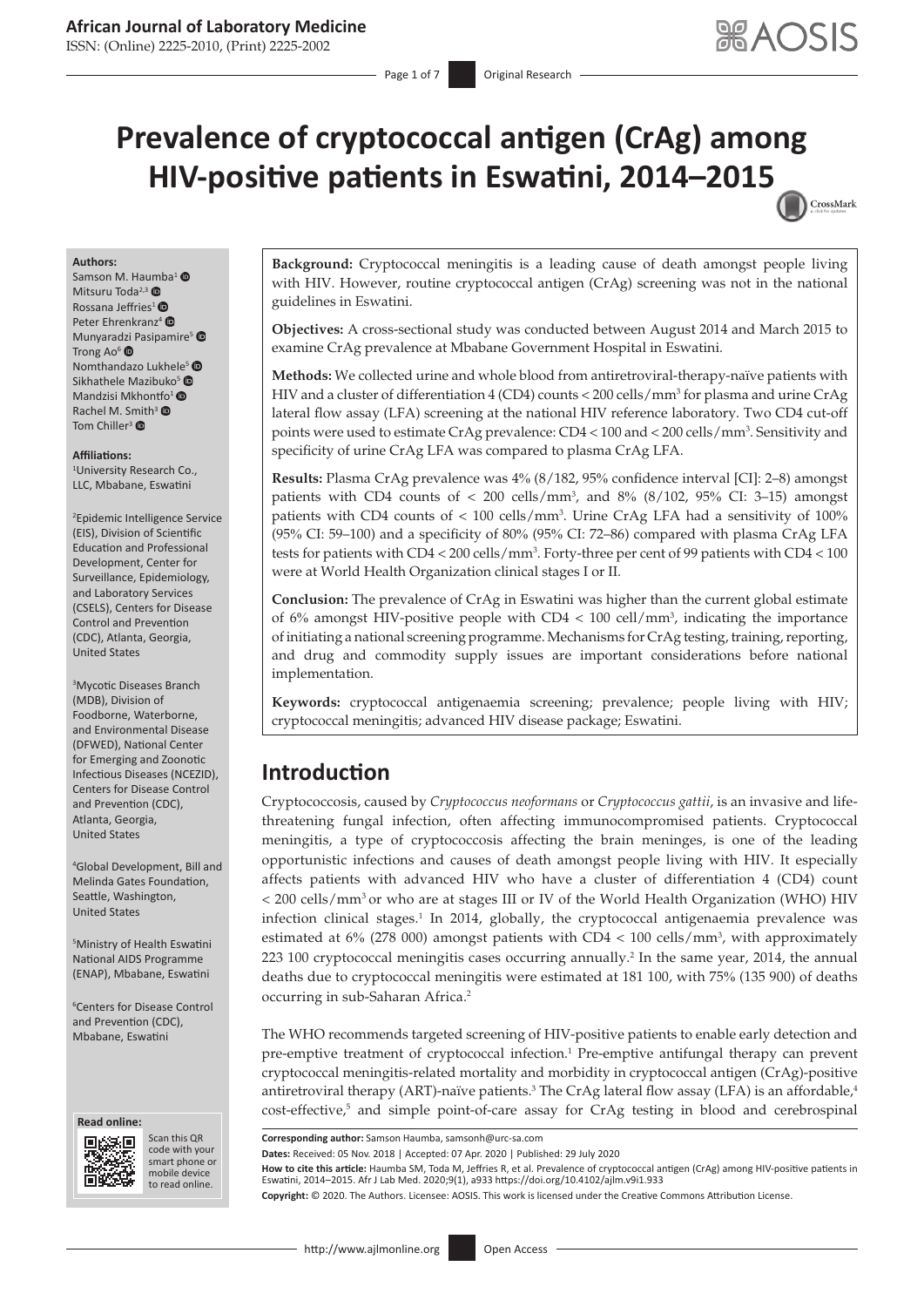<span id="page-1-0"></span>fluid (CSF). CrAg can be detected a median of three weeks before clinical evidence of cryptococcal meningitis.<sup>[6](#page-6-4)</sup>

<span id="page-1-1"></span>The prevalence of HIV in Eswatini (formerly Swaziland) is amongst the highest in the world.[7](#page-6-5) Despite the high HIV prevalence and known risk of cryptococcal meningitis, CrAg prevalence amongst people with advanced HIV disease, or  $CD4 < 200$  cells/mm<sup>3</sup>, is unknown in Eswatini. At the time of this study, routine CrAg screening was not included in the national guidelines and its clinical utility was unknown. We conducted a cross-sectional study to examine CrAg prevalence at a national hospital in Eswatini. We also compared sensitivity and specificity of urine CrAg LFA relative to plasma CrAg LFA.

## **Methods**

### **Ethical considerations**

The Swaziland Scientific and Ethics Committee (MH/599C/ FWA 000 15267), and the Centers for Disease Control and Prevention Institutional Review Board reviewed and approved the study protocol (CGH HSR tracking #2014-139). Study nurses obtained verbal informed consent from all participants.

#### **Study location and population**

A cross-sectional study was implemented at Mbabane Government Hospital, a national hospital, in Eswatini. Mbabane Government Hospital is a public hospital with a 500 bed capacity. It is the largest HIV treatment and care centre in Eswatini and serves the population of the Hhohho region (320 651), as well as the population of the nation at large (1 093 2381 million)[.8](#page-6-6)

<span id="page-1-2"></span>We assessed eligibility of ART-naïve adults  $\geq 18$  years old in the study who attended the Voluntary Counseling and Testing clinic, as well as hospitalised patients, by determining their CD4 levels using Alere Pima™ (Abbott Laboratories, Chicago, Illinois, United States). For HIV-positive patients with  $CD4 \leq 350$  cells/mm<sup>3</sup> by the Alere Pima<sup>TM</sup> CD4 test, a confirmatory test was completed using BD FACSCalibur™ (Beckton Dickinson, San Jose, California, United States) flow cytometry. Patients with CD4 < 200 cells/mm<sup>3</sup> on BD  $\text{FACSCalibur}^{\text{TM}}$  were enrolled in the study.

Enrolment occurred from 18 August 2014 to 19 March 2015. We excluded pregnant women, patients with a previous diagnosis or treatment for cryptococcal meningitis, and patients who had ever received fluconazole for < 5 days before study enrolment. Blood and urine samples were obtained during the patient's first visit to the HIV testing clinic or soon after HIV testing, if an inpatient. Plasma and urine CrAg screening were conducted using a LFA (IMMY, Norman, Oklahoma, United States) at the hospital laboratory for patients both with and without signs of cryptococcal meningitis.

#### **Data collection**

Trained study nurses and research assistants conducted data collection. Study nurses and research assistants gave a communication leaflet providing basic information on *Cryptococcus* spp. and HIV infection as well as the objectives of the study to eligible patients. After the informed consent process, data on patient demographic characteristics including age, sex, marital status, area of residence (rural or urban), level of education, and the clinical stage of HIV infection<sup>9</sup> were collected.

#### <span id="page-1-3"></span>**Clinical procedures**

At enrolment, study nurses assessed patients' clinical signs and symptoms of cryptococcal meningitis such as fever, headache, neck stiffness, altered mental status, photophobia, nausea, night sweats, cough, vomiting, shortness of breath, skin papules, or kerning sign. Patients with positive plasma CrAg results and signs and symptoms of cryptococcal meningitis underwent a lumbar puncture as part of routine practice. CSF samples obtained from the lumbar puncture were collected for CrAg LFA to diagnose cryptococcal meningitis. Patients diagnosed with cryptococcal meningitis were treated according to a standard of care based on WHO guidelines, $3$  which included amphotericin B (0.7 mg/kg/day) and fluconazole (800 mg) for 2 weeks followed by 400 mg of fluconazole for 8 weeks and then maintained at 200 mg for secondary prophylaxis. Patients who refused a lumbar puncture but had positive plasma CrAg results were offered pre-emptive therapy which followed WHO recommendations of fluconazole 800 mg/day for the first 2 weeks, followed by 8 weeks of 400 mg/day of fluconazole daily, and a 200 mg/day fluconazole maintenance dosage.<sup>3</sup>

<span id="page-1-4"></span>The South African clinical guidelines (2013) were followed for patients with positive plasma CrAg and negative CSF CrAg results.[10](#page-6-8) ART was delayed for 2 weeks to decrease the risk of immune reconstitution inflammatory syndrome, and they were prescribed pre-emptive fluconazole oral treatment to prevent the development of meningeal infection.<sup>10</sup> Because of resource constraints, patients' cryptococcal infections were not verified using X-ray or other imaging technology, and we did not follow the individual patients' clinical course to collect outcome measures for the purposes of this study.

#### **Laboratory procedures**

All blood and urine specimens were packaged according to WHO standards. Study nurses collected fresh urine samples and recorded urine CrAg LFA positive results. In addition, study nurses collected whole blood in ethylene diamine tetra acetic acid-treated test tubes and stored it at room temperature. The blood was centrifuged for 5 min at 300 revolutions per minute to obtain plasma samples on the same day that blood was collected. Plasma and urine samples were stored at 2 °C – 8 °C for up to 72 h. CD4 retesting was completed using FACSCalibur<sup>™</sup> and research assistants conducted CrAg testing at the laboratory the next day using CrAg LFA on samples from patients with CD4 < 200 cells/mm<sup>3</sup>. In addition, research assistants performed daily positive and negative control LFA testing as well as lot-to-lot testing to ensure the quality of reagents. Research assistants communicated all laboratory results to physicians for clinical management, and clinicians informed the participants of their results.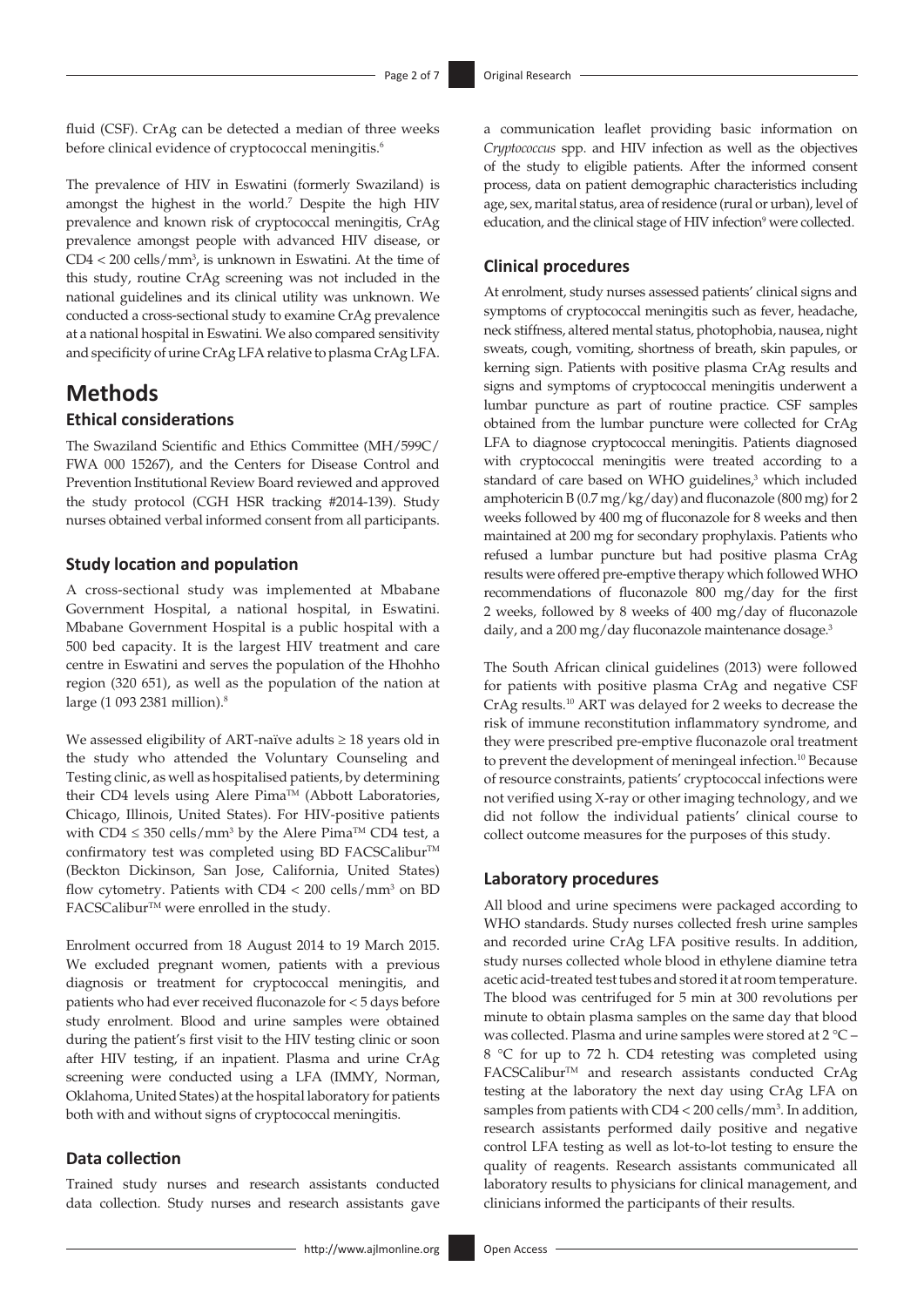#### **Sensitivity and specificity analyses**

We compared urine and plasma CrAg LFA results using plasma LFA as the gold standard. Records were retained for study purposes and not for clinical diagnosis or treatment purposes, and our specificity and sensitivity analyses did not take into account clinical or radiological findings.

#### **Analyses**

Data were double entered using EpiData (EpiData Association, Odense, Denmark). The descriptive analyses and calculation of Wilson scores on 95% confidence intervals (CI) on the CrAg prevalence were conducted using Stata 15 (StataCorp, College Station, Texas, United States).

### **Results**

Of 313 patients initially screened for eligibility, 58% (182/313) had CD4 counts < 200 cells/mm<sup>3</sup> by FACSCalibur<sup>TM</sup> (Figure 1). Of the 182 eligible patients,  $79\%$  (144/182) were from the outpatient Voluntary Counseling and Testing clinic and 21% (38/182) were from the inpatient ward (Table 1).

Of the 182 patients with CD4 counts  $<$  200 cells/mm<sup>3</sup> by FACSCalibur™, 42% (76/182) were women, the median age of the participants was 35 years (interquartile range: 30–42)],



CrAg, cryptococcal antigen; CSF, cerebrospinal fluid; VCT, Voluntary Counseling and Testing.

**FIGURE 1:** Study flow for cryptococcal screening at Mbabane Government Hospital, Eswatini, August 2014 to March 2015.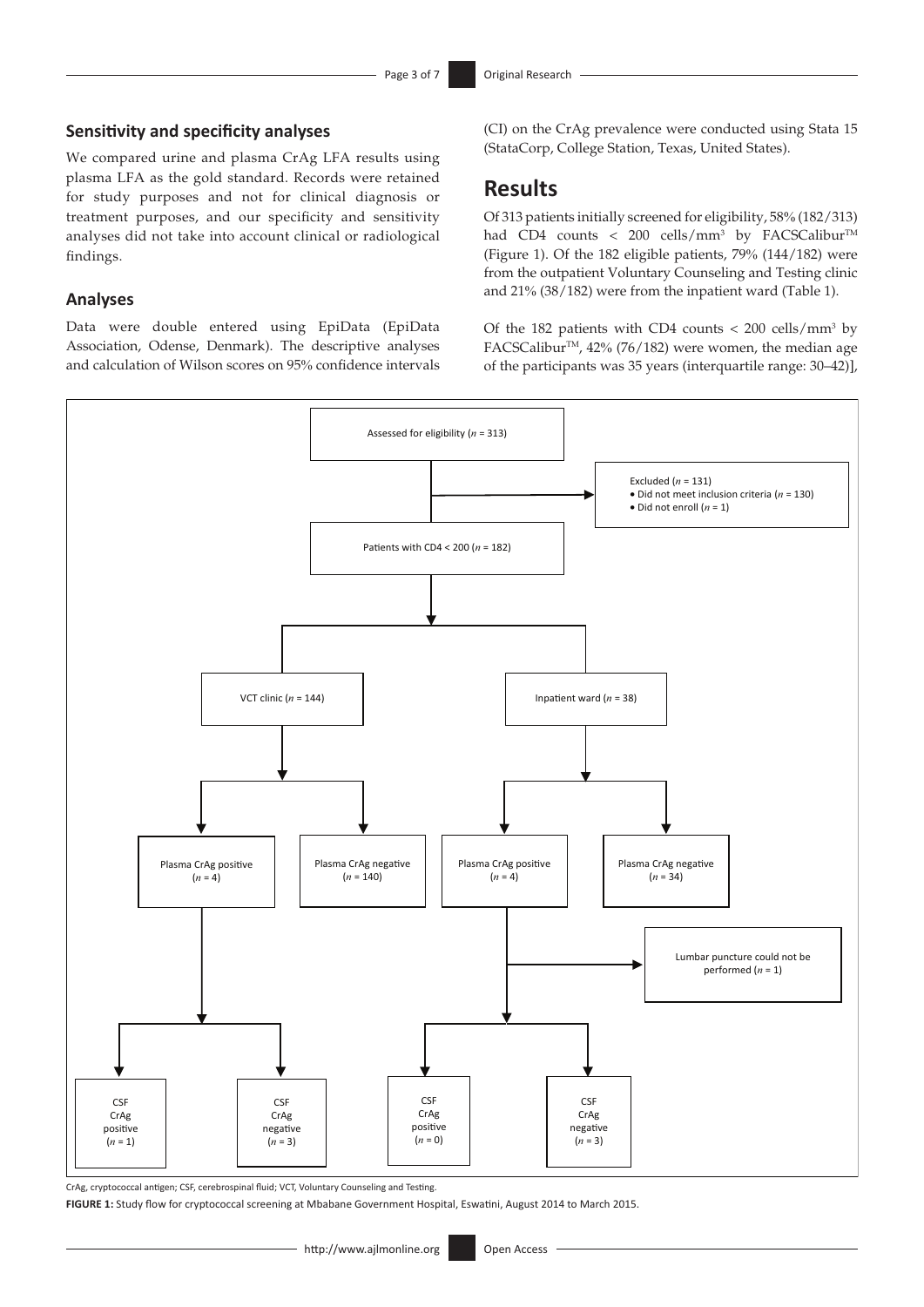and 61% (111/182) were from urban areas (Table 1). Most (86%, 156/182) patients were from the Hhohho region, 10% (18/182) from Manzini, 3% (5/189) from Shiselweni, and 2% (3/182) from Lubombo. Almost half of the patients (47%, 86/182) did not complete primary school or did not receive any schooling, 41% (75/182) completed primary school, and 12% (21/182) completed secondary school or higher. Most (62%, 113/182) patients were single and never married, 34%  $(61/182)$  were married, and  $4\%$   $(8/182)$  were widowed, divorced, or separated. More than half of the patients (54%, 99/182) were at WHO clinical stages I or II, 40% (73/182) at stage III, and 5% (10/182) at stage IV.

Of the 182 patients with CD4 count  $< 200$  cells/mm<sup>3</sup>, 56%  $(102/182)$  had a CD4 count < 100 cells/mm<sup>3</sup>. Forty-three percent (44/102) of these were at WHO clinical stages I or II and 57% (58/102) at stages III or IV. Of patients with CD4 counts 100 cells/mm3 – 199 cells/mm3 , 69% (55/80) were at WHO clinical stages I or II and 31% (25/80) at stages III or IV.

#### **Cryptococcal antigen lateral prevalence**

The plasma CrAg prevalence was 8% (8/102, 95% CI: 3–15) amongst patients with CD4 counts < 100 cells/mm3 . When considering the higher cut-off point of a CD4 count < 200 cells/mm3 , the plasma CrAg prevalence decreased to

**TABLE 1:** Characteristics of patients enrolled in the CrAg screening study of patients with a CD4 count < 200 cells/mm<sup>3</sup>, Eswatini, August 2014 to March 2015.

| Variable                                              | $N = 182$ | $\frac{0}{0}$  |
|-------------------------------------------------------|-----------|----------------|
| CD4 count                                             |           |                |
| $< 100$ cells/mm <sup>3</sup>                         | 102       | 56             |
| 100 cells/mm <sup>3</sup> - 199 cells/mm <sup>3</sup> | 80        | 44             |
| <b>Patient recruitment site</b>                       |           |                |
| VCT clinic                                            | 144       | 79             |
| In-patient ward                                       | 38        | 21             |
| Sex                                                   |           |                |
| Male                                                  | 106       | 58             |
| Female                                                | 76        | 42             |
| Age, median [IQR]*                                    | 35        | $30 - 42$      |
| <b>Marital status</b>                                 |           |                |
| Single                                                | 113       | 62             |
| Married                                               | 61        | 34             |
| Widowed, divorced, or separated                       | 8         | $\overline{4}$ |
| Education                                             |           |                |
| No schooling or did not complete primary              | 86        | 47             |
| Completed primary                                     | 75        | 41             |
| Completed secondary or higher                         | 21        | 12             |
| <b>Residence type</b>                                 |           |                |
| Urban                                                 | 111       | 61             |
| Rural                                                 | 71        | 39             |
| <b>Region of residence</b>                            |           |                |
| Hhohho                                                | 156       | 86             |
| Manzini                                               | 18        | 10             |
| Shiselweni                                            | 5         | 3              |
| Lubombo                                               | 3         | 2              |
| WHO clinical disease stage                            |           |                |
| Stage I or II                                         | 99        | 54             |
| Stage III                                             | 73        | 40             |
| Stage IV                                              | 10        | 5              |

CrAg, cryptococcal antigen; IQR, interquartile range; VCT, Voluntary Counseling and Testing; WHO, World Health Organization.

\*Age, *N* = 181 (age information was missing for one patient).

4% (8/182, 95% CI: 2–8) (Figure 1). All eight plasma CrAgpositive patients had CD4 cell counts < 100 cells/mm3 and none had CD4 cell counts in the 100 cells/mm<sup>3</sup> – 199 cells/ mm3 range (prevalence 4% [8/182], 95% CI: 2–8).

Of the patients at the Voluntary Counseling and Testing clinic,  $47\%$  (68/144) had CD4 counts 100 cells/mm<sup>3</sup> – 199 cells/mm3 , and 53% (76/144) patients had CD4 counts  $<$  100 cells/mm<sup>3</sup>. Of the 76, 5% (4/76), were plasma CrAgpositive. Three out of the four patients who were plasma CrAg-positive were CSF CrAg negative; one patient did not complete a lumbar puncture.

Of the patients at the inpatient ward, 32% (12/38) had CD4 counts 100 cells/mm<sup>3</sup> – 199 cells/mm<sup>3</sup> and 68% (26/38) had CD4 counts  $< 100$  cells/mm<sup>3</sup>. Fifteen percent  $(4/26)$  of patients, all with CD4 counts  $< 100$  cells/mm<sup>3</sup>, were plasma CrAg-positive. Of the four patients who were plasma CrAgpositive at the inpatient ward, one patient was CSF CrAgpositive and the other three patients were CSF CrAg negative (Figure 1).

#### **Sensitivity and specificity of urine cryptococcal antigen lateral flow assay**

Urine samples were collected from 168 patients; 82% (137/168) from the Voluntary Counseling and Testing clinic and 18% (31/168) from the inpatient ward. Forty-six percent  $(77/168)$  of patients had CD4 counts of 100 cells/mm<sup>3</sup> – 199 cells/mm3 and 54% (91/168) had CD4 counts < 100 cells/ mm<sup>3</sup> by FACSCalibur<sup>™</sup>. Urine CrAg-positive prevalence was 25% (23/91) amongst patients with CD4 counts < 100 cells/ mm3 and 22% (17/77) amongst patients with CD4 counts 100 cells/mm<sup>3</sup> – 199 cells/mm<sup>3</sup>.

Urine CrAg LFA had a sensitivity of 100% (95% CI: 59–100) and a specificity of 80% (95% CI: 72–86) compared with plasma CrAg LFA for patients with CD4 < 200 cells/mm3 . There were seven true positives, 33 false positives (i.e., positive on urine CrAg LFA but negative on plasma CrAg LFA), 128 true negatives, and zero false negatives (i.e., negatives on urine CrAg LFA but positive on plasma CrAg LFA) (Table 2).

For patients with  $< 100$  cells/mm<sup>3</sup>, sensitivity of the urine CrAg LFA compared with plasma CrAg LFA was 100% (95% CI: 59–100), and specificity was 81% (95% CI: 71–89). There were seven true positives, 16 false positives (i.e., positive on urine CrAg LFA but negative on plasma CrAg LFA), 68 true negatives, and zero false negatives (i.e., negatives on urine CrAg LFA but positive on plasma CrAg LFA) (Table 3).

**TABLE 2:** Sensitivity and specificity of urine cryptococcal antigen lateral flow assay compared with plasma cryptococcal antigen lateral flow assay for patients with a CD4 count < 200 cells/mm<sup>3</sup>, Eswatini, August 2014 to March 2015.

| Urine CrAg LFA | Plasma CrAg LFA |          |              |  |
|----------------|-----------------|----------|--------------|--|
|                | <b>Positive</b> | Negative | <b>Total</b> |  |
| Positive       |                 | 33       | 40           |  |
| Negative       | Ω               | 128      | 128          |  |
| Total          |                 | 161      | 168          |  |

CrAg, cryptococcal antigen; LFA, lateral flow assay. Sensitivity: 100% (95% CI: 59–100).

Specificity: 80% (95% CI: 72–86).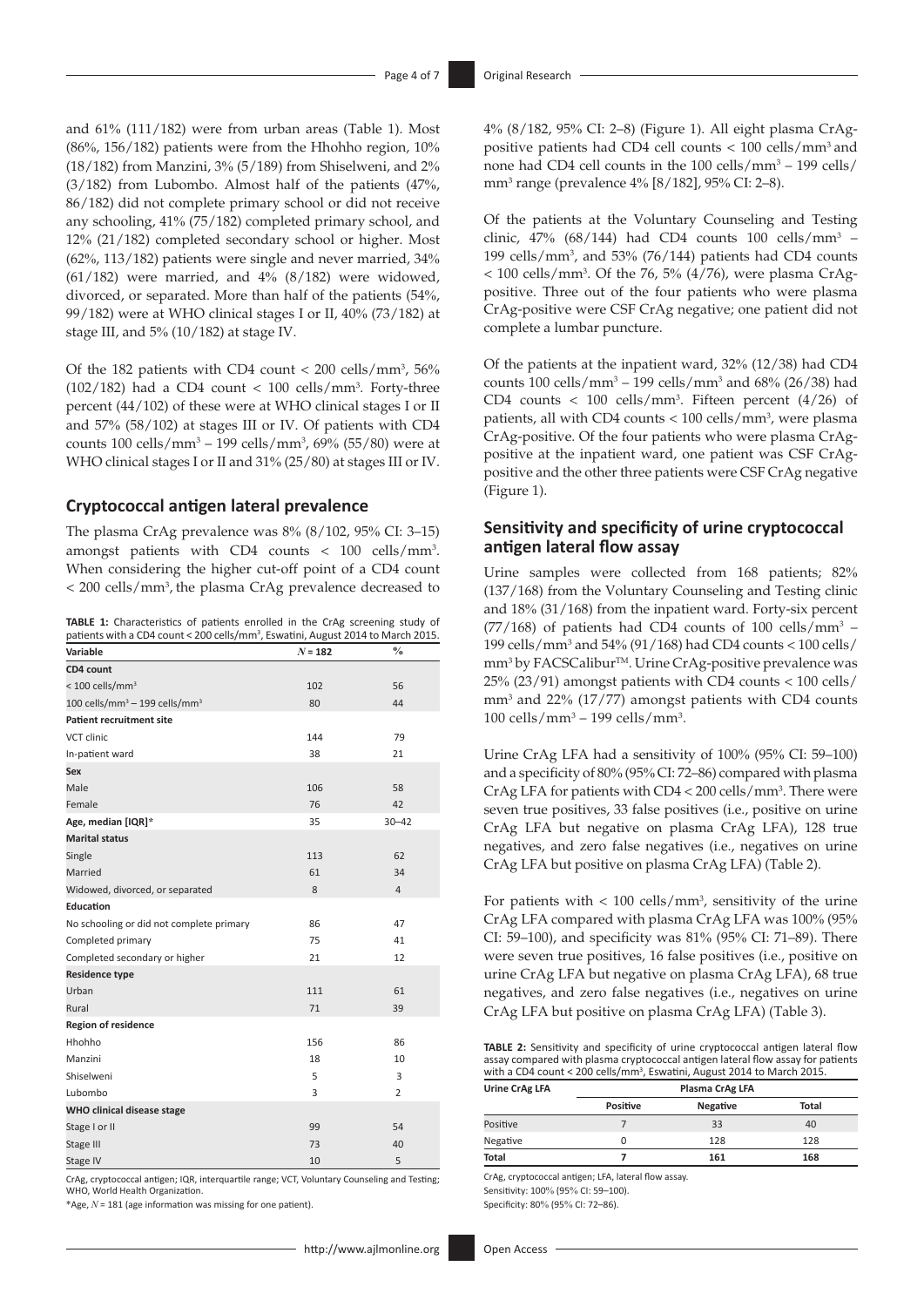**TABLE 3:** Sensitivity and specificity of urine cryptococcal antigen lateral flow assay compared with the plasma cryptococcal antigen lateral flow assay for patients with a CD4 count < 100 cells/mm<sup>3</sup>, Eswatini, August 2014 to March 2015.

|                 | Plasma CrAg LFA |              |  |
|-----------------|-----------------|--------------|--|
| <b>Positive</b> | Negative        | <b>Total</b> |  |
|                 | 16              | 23           |  |
| Ω               | 68              | 68           |  |
|                 | 84              | 91           |  |
|                 |                 |              |  |

CrAg, Cryptococcal antigen; LFA, Lateral flow assay. Sensitivity: 100% (95% CI: 59–100).

Specificity: 81% (95% CI: 71–89).

# **Discussion**

<span id="page-4-0"></span>We conducted a cross-sectional study on CrAg prevalence at a national reference hospital in Eswatini. The study showed that patients with  $CD4 < 100$  cells/mm<sup>3</sup> at the national reference hospital had a CrAg prevalence of 8%, which is higher than the [2](#page-6-0)014 global estimate of 6%<sup>2</sup> and similar to the prevalence found in Uganda<sup>5</sup> and South Africa[.11](#page-6-9) This study is relevant in the context of recent WHO guidelines on managing advanced HIV disease, rapid initiation of  $ART^{1,9}$  $ART^{1,9}$  $ART^{1,9}$  $ART^{1,9}$  $ART^{1,9}$  and the current recommendation to include CrAg screening in national guidelines in Eswatini<sup>12</sup> and in other countries.<sup>13</sup>

<span id="page-4-2"></span><span id="page-4-1"></span>Combining CrAg screening and early treatment for cryptococcal infection are cost-effective interventions compared with standard care to prevent morbidity and mortality from cryptococcal meningitis amongst immunocompromised people living with HIV[.5,](#page-6-3)[11](#page-6-9),[14,](#page-6-12)[15](#page-6-13),[16](#page-6-14)[,17](#page-6-15) Most importantly, CrAg screening has the potential to improve HIV outcomes by reducing morbidity and mortality. The 'Reduction of Early Mortality among HIV-infected Subjects sTarting AntiRetroviral Therapy' (REMSTART) trial in Tanzania and Zambia showed CrAg screening, pre-emptive treatment, and community support that led to a 28% reduction in mortality amongst patients with advanced HIV disease,<sup>[18](#page-6-16)</sup> and the 'Reduction of EArly mortaLITY in HIV-infected African adults and children starting antiretroviral therapy' (REALITY) trial in Kenya, Malawi, Uganda, and Zimbabwe showed that an enhanced prophylaxis package reduced mortality by 27%. [19](#page-6-17)

<span id="page-4-12"></span><span id="page-4-9"></span><span id="page-4-8"></span><span id="page-4-7"></span><span id="page-4-6"></span><span id="page-4-4"></span>CD4 cell counts are essential in determining the timing of ART initiation for patients with advanced HIV disease, because early ART initiation could lead to worse outcomes for CrAg-positive patients[.20](#page-6-18) Current WHO recommendations include CrAg screening for people living with HIV at CD4 cell counts  $< 100$  cells/mm<sup>3</sup>, and offering pre-emptive antifungal therapy before initiating ART.<sup>[1](#page-5-0)</sup> In the era of '90-90-90['21](#page-6-19) and 'test and start' strategies where rapid ART initiation is promoted, there is potential risk in offering ART to patients presenting with advanced HIV disease with low CD4 cell counts or WHO clinical stages III or  $IV^{22}$  who are at high risk of opportunistic infection.<sup>23</sup> Screening these patients for undiagnosed Cryptococcus infection can prevent life-threatening immune reconstitution inflammatory syndrome[.26](#page-6-22) Yet, assessment of a clinical stage without a CD4 count is not sufficient. In our study, 43% of patients with CD4

< 100 cells/mm3 were classified as WHO clinical stages I or II. These patients would not have been screened for CrAg in the absence of CD4 cell count testing.

<span id="page-4-10"></span>Although studies suggest that screening may be considered at  $CD4 < 200$  cells/mm<sup>3,24</sup> our study suggests that selecting for patients with  $CD4 < 100$  cells/mm<sup>3</sup> might be a priority, since all plasma CrAg-positive patients had CD4 < 100 cells/ mm3 . Since CrAg-positive patients were found at both outpatient (prevalence: 5%) and inpatient (prevalence: 15%) facilities, CD4-directed CrAg screening should be recommended for patients presenting in either setting.

<span id="page-4-11"></span>The sensitivity and specificity of urine CrAg compared with plasma CrAg testing were similar to the finding of a Tanzanian study.[25](#page-6-24) Those findings showed that urine CrAg testing could be useful in ruling out disease, if the result is negative, but may not be a reliable stand-alone screening tool because of the prevalence of false-positive results.

<span id="page-4-13"></span><span id="page-4-3"></span>The Eswatini Ministry of Health revised its HIV guidelines in 2018 and included CrAg screening for adults with CD4 cell < 100 cells/mm3 or children with CD4 counts at less than 25% of total lymphocytes,<sup>[12](#page-6-10)</sup> as well as pre-emptive treatment as a package for advanced disease management to reduce morbity and mortality.[26](#page-6-22)[,27,](#page-6-25)[28](#page-6-26) Education of patients is important in order to inform them that cryptococcal meningitis is not, as some Swazi patients refer to it, the 'headache that kills', but rather a preventable and treatable disease (personal communication with patients). Before rollout, training of the clinical and laboratory workforce on CrAg testing and reporting, and ensuring adequate supplies of antifungal prophylaxis, treatment (fluconazole, flucytocine, and amphotericin B), lumbar puncture kits and CrAg LFA kits are essential. Moreover, joint ownership of the CrAg screening program by the Swaziland National HIV/AIDS Programme and Swaziland Health Laboratory Services have been established in-country, which could help accelerate buy-in from the clinical and laboratory workforces and successfully roll out the national CrAg screening programme.

#### <span id="page-4-5"></span>**Limitations**

There are several limitations to this study. Firstly, the study was conducted in one hospital, thus it is not a nationallyrepresentative sample. However, this hospital is a national reference hospital that captures a large number of patients who are CrAg-positive. Secondly, the study only assessed ART-naïve patients, whereas patients failing ART may also have CD4 cell counts < 100 cell/mm<sup>3</sup> and become at risk of cryptococcal infection. In addition, the cross-sectional study design and small sample size limited our ability to measure or compare patient outcomes. Further studies to examine patient treatment and outcome measures, and address CrAg prevalence among ART-experienced patients, are warranted. Finally, sensitivity and specificity analyses of urine CrAg LFA were evaluated compared with plasma LFA and did not take into account radiological or clinical findings.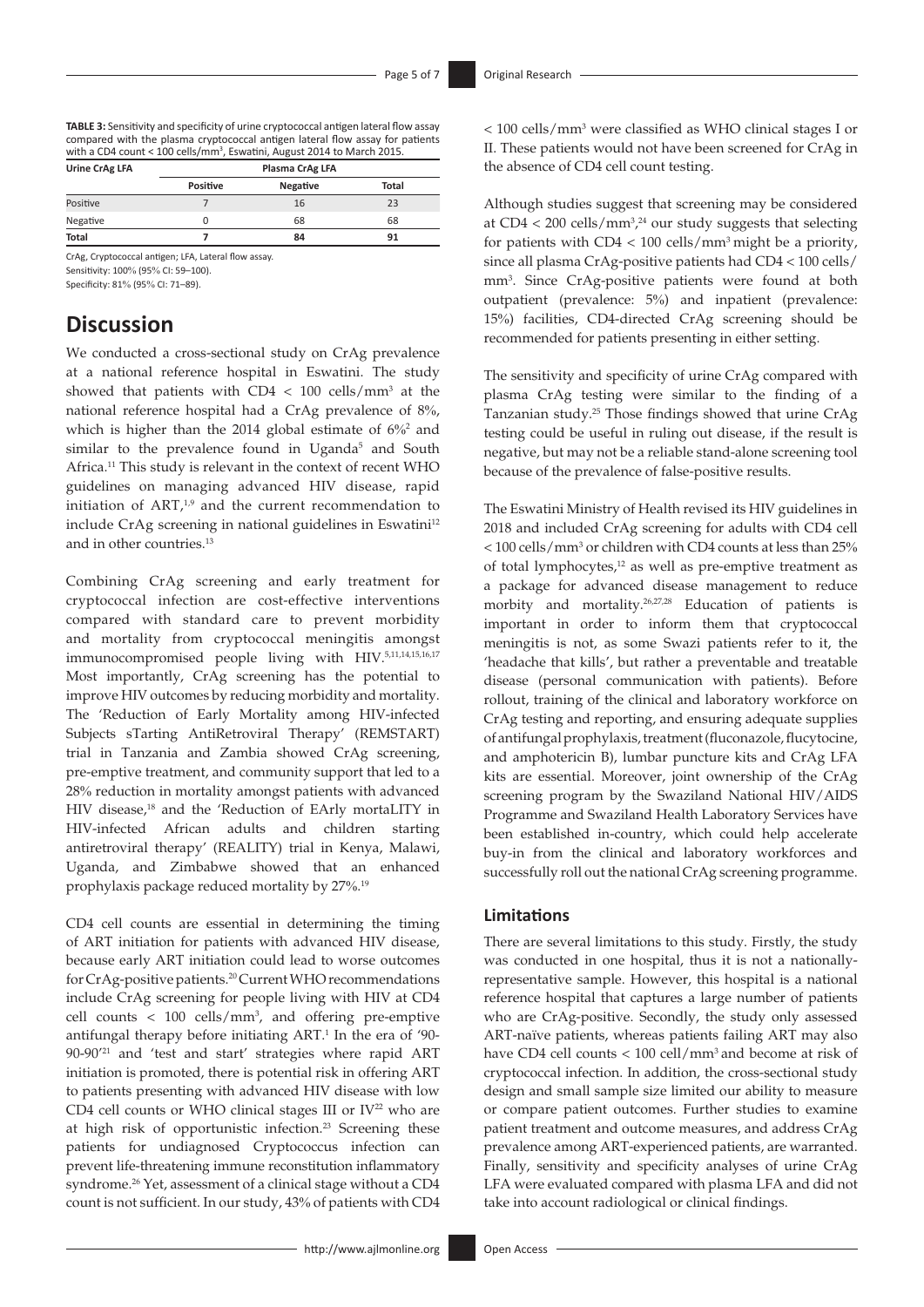#### **Conclusion**

This study indicated that the CrAg prevalence at a national hospital in Eswatini was higher than the global CrAg estimates of 6% amongst HIV-positive people with  $CD4 < 100$  cell/mm<sup>3</sup>. Our findings support the current Eswatini national cryptococcal screening and treatment guidelines. Issues of drug and commodity supply and training mechanisms for CrAg testing, monitoring, evaluation and reporting are important considerations, before national implementation of plasma CrAg LFA screening.

#### **Trustworthiness**

The following measures were undertaken to ensure trustworthiness:

Cryptococcal antigen lateral flow assay Quality Control: Laboratory technologists at the National Reference Laboratory conducted quality control testing for the CrAg LFA reagents on a weekly basis. A positive and negative control LFA test as well as lot-to-lot testing were performed to ensure the quality of the reagents. The reagents were discarded when the positive or negative controls did not yield the expected results, and a new set of LFA reagents were requested from the laboratory supervisor and tested prior to further patient testing for CrAg.

Training of clinicians and study personnel: The CDC-Eswatini and CDC-Atlanta study teams, who were experienced in CrAg screening, trained the research assistants, clinicians and laboratory personnel involved in the care of patients.

The training of clinicians and study personnel covered the following topics:

- Basic information about cryptococcal disease, including early and disseminated infection
- Explanation of the rationale behind the implementation of this screening programme
- Review of the algorithm for implementation and associated study forms and documents
- Review of procedure for sending samples to the National Reference Laboratory and obtaining results
- Role-playing using different clinical scenarios in order to ensure proper adherence to the algorithm and flow of patients
- Instructions and practice in performing and interpreting the LFA CrAg test
- Review of the procedure for sending CSF CrAg results to HIV Care Centre staff
- Reviewing standard operating procedures relevant to the laboratory staff
- Study protocol
- Data collection tools
- Research ethics
- Quality Assurance.

## **Acknowledgements**

We would like to thank the Eswatini Ministry of Health, the Mbabane Government Hospital Voluntary Counseling and Testing Clinic, laboratory, and inpatient wards for facilitating the study and all of the patients and healthcare workers who participated in this study. We thank Charmaine Khudzie Mlambo, Lydia Mpango and Marianne Calnan for being part of the team that conceptualised this study, Kelly Rose-Clarke and Greg Greene for training data collectors, Thokozani Maseko and Mulungie Mwembo for enrolling participants and collecting specimens, Dan Gama for facilitating reagent support from the African Society for Laboratory Medicine, and Nombuso Ntshalintshali for testing specimens in the laboratory. We are grateful to Brendan R. Jackson, Alexander Jordan, and Juliana Da Silva for providing valuable feedback to the draft manuscript.

#### **Competing interests**

Authors declare that they have no competing interests.

### **Authors' contributions**

S.M.H. (project team leader), P.E., T.A. and T.C. conceived the study. R.J. (overall study implementation coordinator), S.M.H., M.P., T.A., N.L., S.M. and R.M.S. oversaw implementation of the study. M.T. and R.J. performed the analysis, and M.T., S.M.H., M.M. and R.J. wrote the original draft. All authors read and approved the final manuscript.

#### **Source of support**

The study was made possible by the generous support of the American people through the United States President's Emergency Plan for AIDS Relief through the United States Centers for Disease Control and Prevention under the Provision of HIV/AIDS and TB Related Laboratory Support and Technical Assistance project in Eswatini managed by University Research Co., LLC (Cooperative Agreement Number 1U2G/PS001896 and Principal Investigator – Dr. Neeraj Kak). Study reagents were procured through the African Society for Laboratory Medicine.

#### **Data availability statement**

The data that support the findings of this study are available from the corresponding author, [S.M.H.], upon reasonable request.

#### **Disclaimer**

The findings and conclusion in this report are those of the authors and do not necessarily represent the official position of the Centers for Disease Control and Prevention.

## **References**

<span id="page-5-0"></span>[1.](#page-0-0) World Health Organization. Guidelines for the diagnosis, prevention, and<br>management of cryptococcal disease in HIV-infected adults, adolescents and<br>children, March 2018: Supplement to the 2016 consolidated guidelines of of antiretroviral drugs for treating and preventing HIV infection [homepage on the Internet]. 2018 [cited 2018 May 18]. Available from: [http://www.who.int/hiv/](http://www.who.int/hiv/pub/guidelines/cryptococcal-disease/en/) [pub/guidelines/cryptococcal-disease/en/](http://www.who.int/hiv/pub/guidelines/cryptococcal-disease/en/)